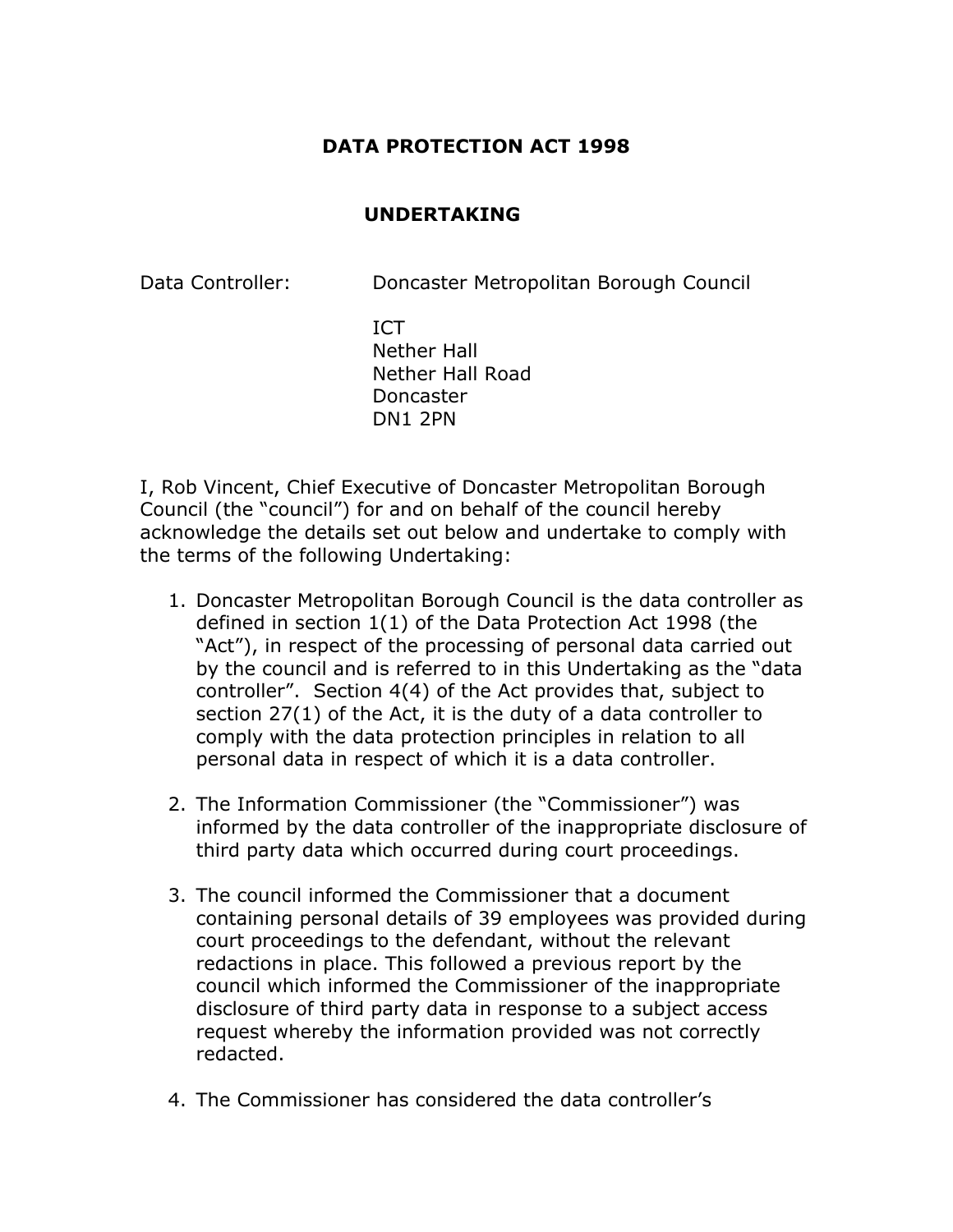compliance with the provisions of the Act in the light of this matter. The relevant provision of the Act is the Seventh Data Protection Principle. This Principle is set out in Schedule 1 Part I to the Act.

5. Following consideration of the remedial action that has been taken by the data controller, it is agreed that in consideration of the Commissioner not exercising his powers to serve an Enforcement Notice under section 40 of the Act, the data controller undertakes as follows:

**The data controller shall, as from the date of this Undertaking and for so long as similar standards are required by the Act or other successor legislation ensure that personal data are processed in accordance with the Seventh Data Protection Principle in Part I of Schedule 1 to the Act, and in particular that:** 

- **(1) Procedures for dealing with subject access requests are clearly defined and managed, and all staff involved in such work receive appropriate training in how to follow them;**
- **(2) Appropriate checks and supervision are put in place to ensure that third-party data is dealt with in accordance with the Act's requirements and the data controller's policies and procedures;**
- **(3) The data controller shall implement such other security measures as it deems appropriate to ensure that personal data is protected against unauthorised and unlawful processing, accidental loss, destruction, and/or damage**

Dated……………………………………………….

Signed………………………………………………

Rob Vincent Chief Executive Doncaster Metropolitan Borough Council